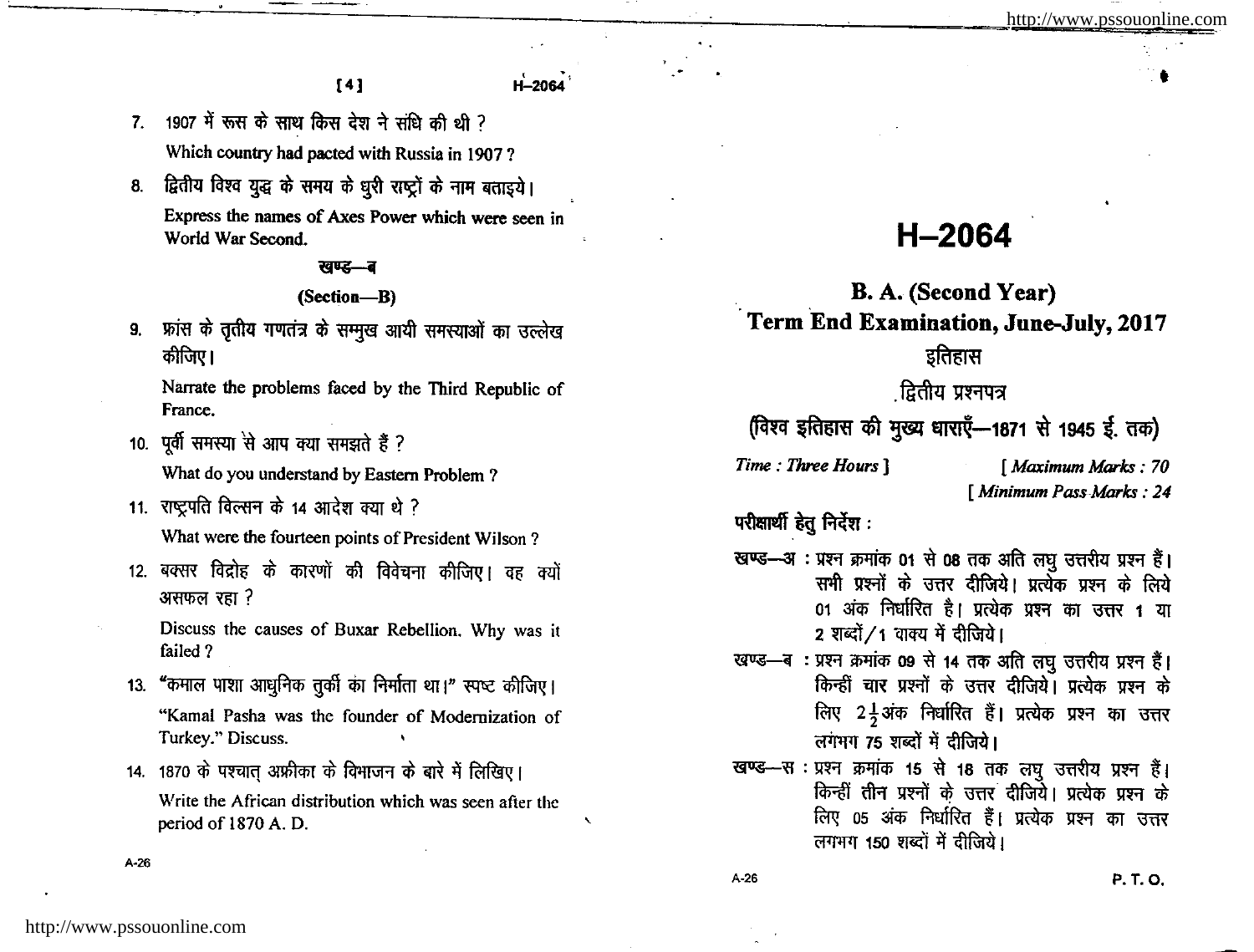H-2064

H-2064

 $[2]$ 

खण्ड-द: प्रश्न क्रमांक 19 से 22 तक अर्द्ध दीर्घ उत्तरीय प्रश्न हैं। किन्हीं दो प्रश्नों के उत्तर दीजिये। प्रत्येक प्रश्न के लिए 10 अंक निर्धारित हैं। प्रत्येक प्रश्न का उत्तर लगभग 300 शब्दों में दीजिये।

खण्ड-इ: प्रश्न क्रमांक 23 एवं 24 दीर्घ उत्तरीय प्रश्न हैं। किसी एक प्रश्न का उत्तर दीजिये। प्रत्येक प्रश्न के लिए - 17 अंक निर्धारित हैं। प्रत्येक प्रश्न का उत्तर लगभग 700 शब्दों में दीजिये।

**Instructions for Candidate:** 

- Section-A: Question Nos. 01 to 08 are very short answer type questions. Attempt all questions. Each question carries 01 mark. Answer each of these questions in 1 or 2 words/1 sentence.
- Section-B: Question Nos. 09 to 14 are very short answer type questions. Attempt any four questions. Each question carries  $2\frac{1}{2}$  marks. Answer each of these questions in about 75 words.
- Section-C: Question Nos. 15 to 18 are short answer type questions. Attempt any three questions. Each question carries 05 marks. Answer each of these questions in about 150 words.
- Section-D: Question Nos. 19 to 22 are half long answer type questions. Attempt any two questions. Each question carries 10 marks. Answer each of these questions in about 300 words.
- Section-E: Question Nos. 23 and 24 are long answer type questions. Attempt any one question. Each question carries 17 marks. Answer each of these questions in about 700 words.

#### खण्ड—अ

 $[3]$ 

### (Section-A)

- 1. फ्रांस में गणतन्त्रीय संविधान कब लागू हुआ ?
	- When established the French Republic Constitution?
- 1871-1890 तक के काल को यूरोप के इतिहास में किस नाम  $2<sup>1</sup>$ से जाना जाता है ?

The time of 1871-1890 in the history of Europe is called what?

बाल्कन संघ और टर्की के बीच लन्दन की संधि कब हुई थी ?  $3<sub>l</sub>$ 

When did the treaty of London come on the flour which one signed by Balkan Powers and Turkey?

4. 1917 की रूसी क्रांति के तात्कालिक कारणों पर प्रकाश डालिए।

Throw light on the recent causes of Russian Revolution of 1917.

"अब समय आ गया है हमें अपने हिसाब को निपटा लेना  $5<sub>1</sub>$ चाहिए।" यह कथन किसका है ?

"The time has arrived in the history when we may give evidence of being a world of bravery." Who spokes this Statement?

संयुक्त राष्ट्रसंघ को किसने दुःख, परेशानी एवं शारीरिक कष्ट  $6.$ दिया था ? उसका नाम बताइये।

Who gave trouble, discomfort and physical suffering to U.N.O. ? Write proper name of the fellow.

http://www.pssouonline.com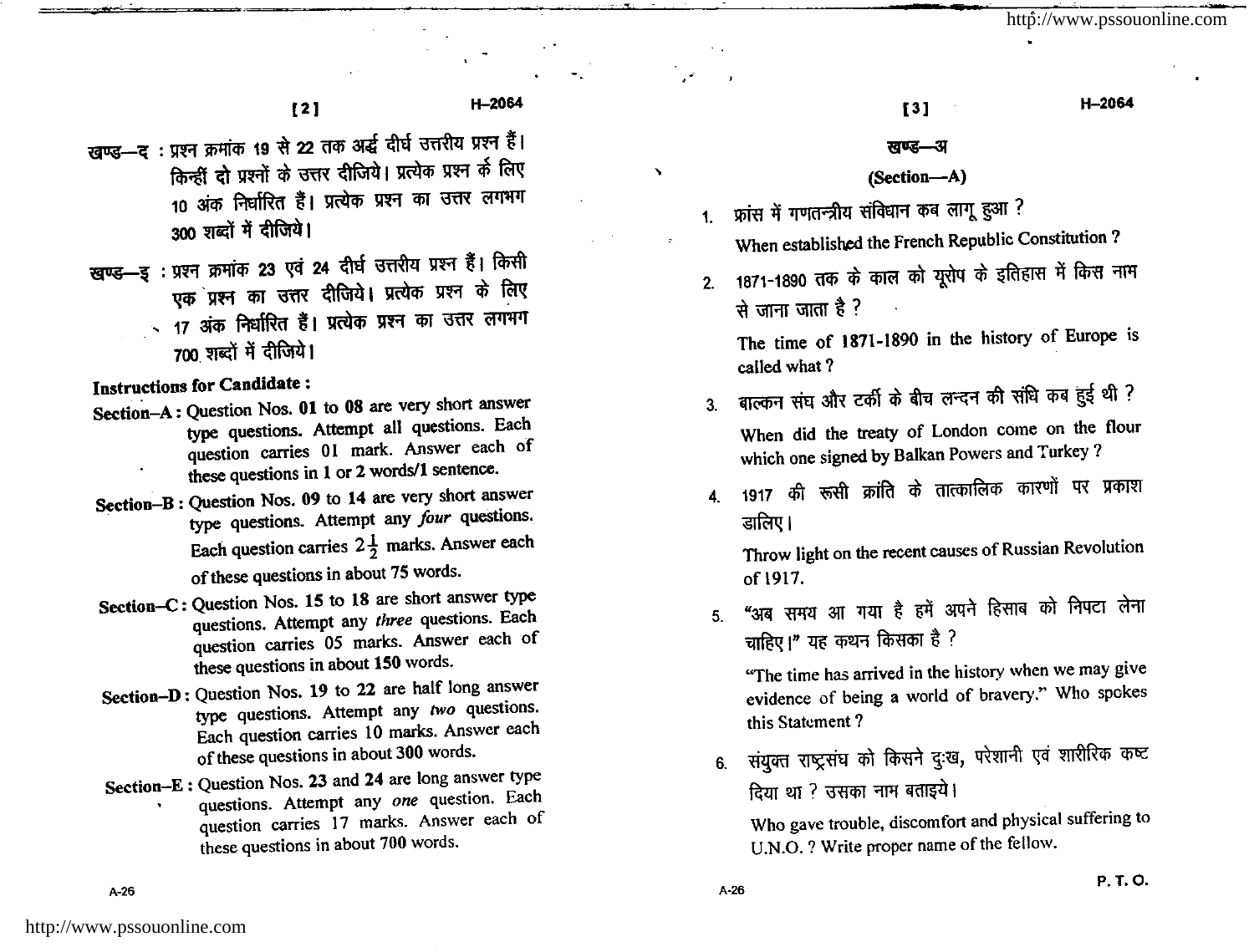#### [5]

#### H-2064

#### खण्ड—स

### (Section-C)

15. कैसर विलियम II की विदेश नीति का आलोचनात्मक मुल्यांकन कीजिए।

Critically estimate the foreign policy of Kaiser William II.

- 16. 1917 ई. की रूसी क्रांति के कारणों का वर्णन कीजिए। Explain the causes of the Russian Revolution of 1917.
- 17. जर्मनी में हिटलर के उदय के क्या कारण थे ? What were the causes of rise of Hitler in Germany?
- 18. चीन-जापान युद्ध के कारणों पर प्रकाश डालिए।

Throw light on causes of China-Japanese War.

#### खण्ड—द

### (Section-D)

19. वार्साय की संधि द्वितीय विश्व युद्ध के लिये कहाँ तक उत्तरदायी थी ?

How far Versailles treaty was responsible for the Second World War?

20. फासीवाद से आप क्या समझते हैं ? इसके उदय के कारणों का वर्णन कीजिए।

What do you mean by Fascism? Describe the causes of its origin.

 $A - 26$ 

P. T. O.